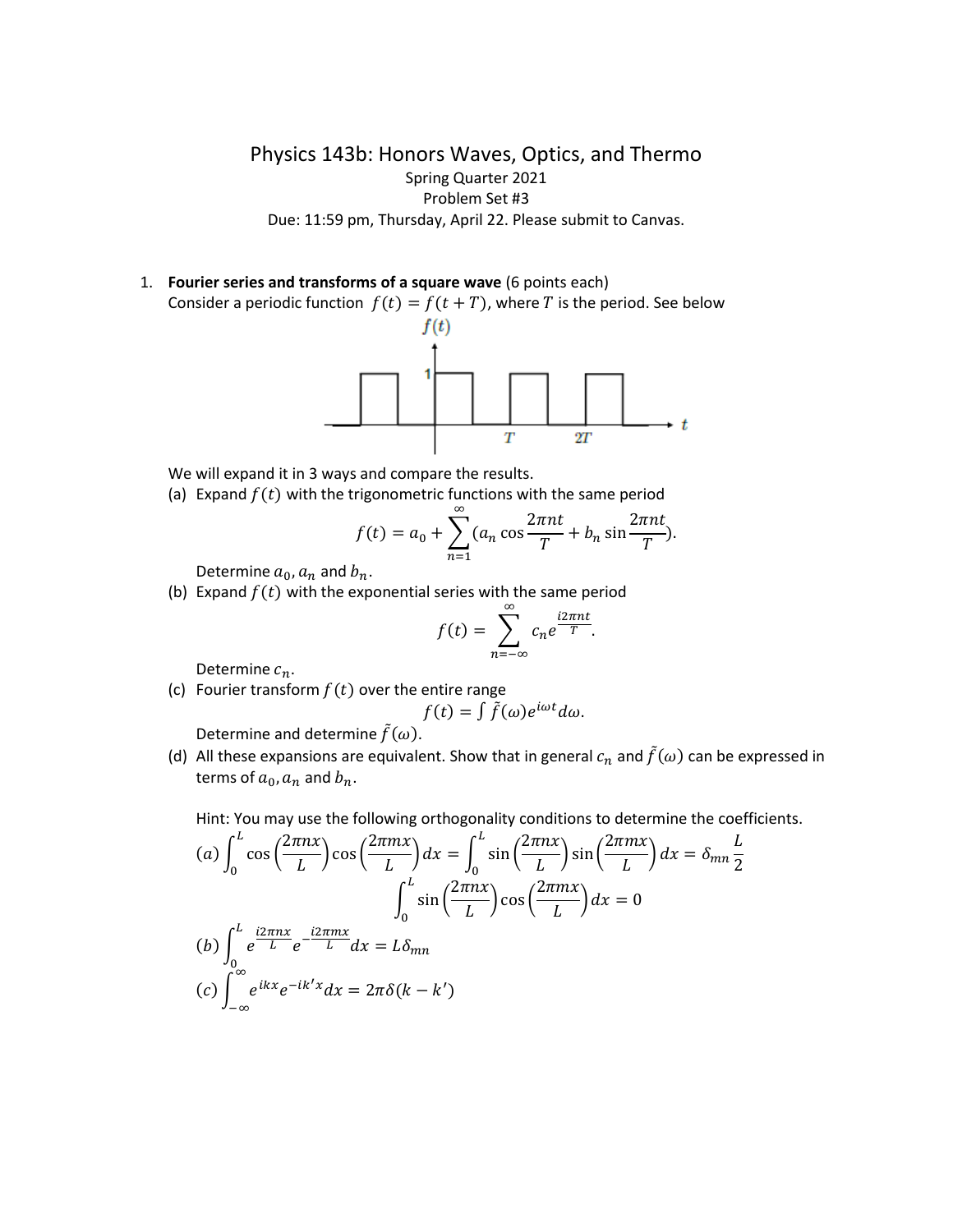## 2. **Fourier expansion exercise (6 points each)**

Determine Fourier series of the following functions

- (a)  $y(x) = |\sin x|$
- (b)  $y(-\pi < x < \pi) = x$  and has a period of  $2\pi$ , namely,  $y(x + 2\pi) = y(x)$ .
- (c)  $y(x) = \begin{cases} \sin x, \sin x < 0 \\ 0, \sin x > 0 \end{cases}$
- 0,  $\sin x \ge 0$
- (d)  $x(t) = \int \tilde{x}(\omega)e^{i\omega t}d\omega$  is the particular solution of the driven harmonic oscillator equation  $x''(t) + \gamma x'(t) + \omega_0^2 x(t) = f(t)$ . Show that

$$
\tilde{x}(\omega) = \frac{f(\omega)}{\omega_0^2 - \omega^2 + i\gamma\omega}
$$

where  $\tilde{f}(\omega)$  is the Fourier transform of  $f(t)$ .

## **3. General solution of a driven harmonic oscillator (6 points each)**

(a) Following question 2., show that the particular solution of a harmonic oscillator driven by a general external force is formally given by

$$
x(t) = \frac{1}{2\pi} \int \int \frac{f(\tau)e^{i\omega(t-\tau)}}{\omega_0^2 - \omega^2 + i\gamma \omega} d\omega d\tau.
$$

(b) As an example, we consider the external force  $f(t)$  as described in question 1. Determine the explicit form of the solution of the oscillator.

Hint: 
$$
x(t) = \frac{1}{2\omega_0^2} + \frac{1}{\pi} \sum_{n=1,3,5} \frac{1}{n} Im[\frac{e^{i\omega_n t}}{\omega_0^2 - \omega_n^2 + i\gamma \omega_n}],
$$
 where  $\omega_n = \frac{2\pi n}{T}$ .

## 4. **Fourier Sine series** (6 points each)

Here we consider a special case where the domain of the function  $y(x)$  is only given in the range of  $0 \le x \le L$ . This occurs in (mechanical, sound, electromagnetic) waves that are spatially confined. Examples are violin strings and optical cavities. The function might not be periodic.

(a) By virtually extending the domain of the function such that the function becomes odd,  $y(-x) = -y(x)$ , and periodic  $y(x + 2L) = y(x)$ , with period 2L, show that the function can be expressed in terms of the Fourier Sine series

$$
y(x) = \sum_{n=1}^{\infty} b_n \sin \frac{n\pi x}{L}
$$

$$
b_n = \frac{2}{L} \int_0^L y(x) \sin \frac{n\pi x}{L} dx
$$

(b) A guitar string of length L, fixed at both ends between x=0 and x=L, is displaced a small distance *d* at the point *L/4* at t=0. Find the Fourier Sine expansion of the amplitude. Evaluate the first 3 terms of the series

$$
y(x) = \sum_{n=1}^{3} b_n \sin \frac{n\pi x}{L}
$$

(Hint: useful integrals:  $\int dx \sin ax = -\frac{1}{a}$  $\frac{1}{a}$ cos ax,  $\int dx x \sin ax = \frac{1}{a^2}$  $\frac{1}{a^2}$ sin  $ax - \frac{x}{a}$  $\frac{\lambda}{a}$ cos ax.)